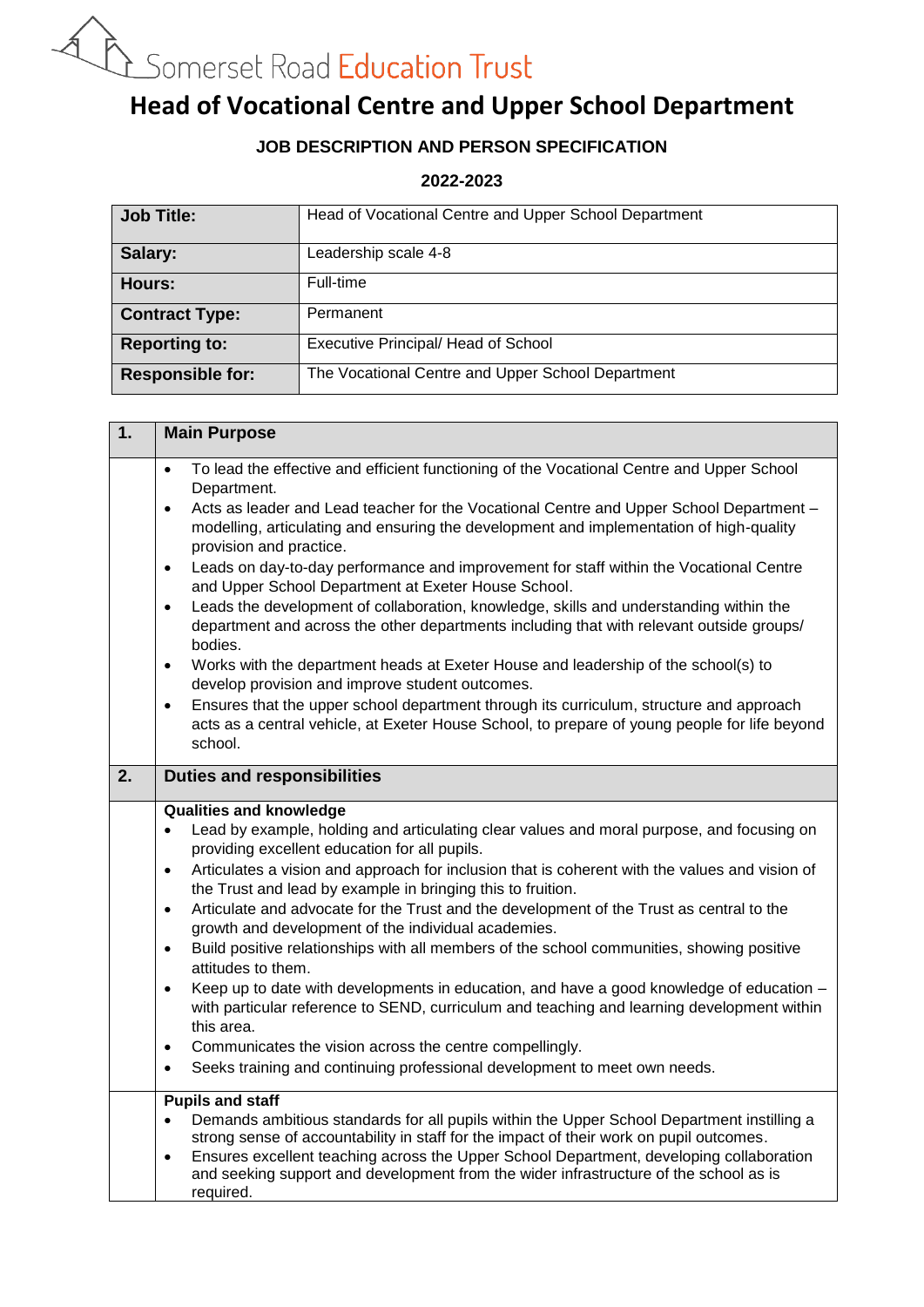| Embeds a culture of 'open classrooms' as a basis for sharing best/ leading practice -<br>$\bullet$<br>recognizing the key facets of effective collaboration within a self-improving school system.<br>Ensures an ethos within which staff within the Upper School Department are motivated and<br>$\bullet$<br>supported to develop their skills and knowledge.<br>Identifies emerging talents, coaching those within the Upper School Department to develop<br>$\bullet$<br>further.<br>Holds staff within the Upper School Department to account for their professional conduct and<br>$\bullet$<br>practice.<br>To undertake a role as DDSL to meet the safeguarding roles and requirements of the school<br>$\bullet$<br>under the direction of the DSL.                                                                                                                                                                                                                                                                                                                                                             |
|--------------------------------------------------------------------------------------------------------------------------------------------------------------------------------------------------------------------------------------------------------------------------------------------------------------------------------------------------------------------------------------------------------------------------------------------------------------------------------------------------------------------------------------------------------------------------------------------------------------------------------------------------------------------------------------------------------------------------------------------------------------------------------------------------------------------------------------------------------------------------------------------------------------------------------------------------------------------------------------------------------------------------------------------------------------------------------------------------------------------------|
| <b>Systems and processes</b><br>Ensures that a clear and well-articulated curriculum is followed in and across the Vocational<br>Centre and Upper School that takes full account of the preparation for adulthood work.<br>Ensures that the quality and consistency of the day-to-day teaching across the Vocational<br>٠<br>Centre and Upper School and leads by example in the area.<br>Ensures that priorities in this area of the school are clearly identified, articulated and<br>$\bullet$<br>responded to - working with colleagues to meet them effectively and efficiently.<br>Ensures ongoing development of skills and progression for students across the Vocational<br>$\bullet$<br>Centre and Upper School.<br>Ensures that work within the Vocational Centre links fluidly with the work undertaken in other<br>$\bullet$<br>departments and across the different pathways.<br>Oversee the day-to-day operational running of the Vocational Centre including staffing and<br>٠<br>staff deployment, adherence to Health and Safety requirements, overseeing the opening and<br>locking up of the centre. |
| The self-improving school system<br>Creates outward-facing centre which work with other areas within both Exeter House but<br>also with schools, centres and organisations beyond the school.<br>Develops effective relationships and interchange with fellow professionals.<br>٠<br>Models responsive, adaptive and innovative approaches to teaching and learning and<br>$\bullet$<br>curriculum improvement.<br>Inspires and influences others to believe in the fundamental importance of education in<br>$\bullet$<br>young people's lives and to promote the value of education and inclusion.<br>Other areas of responsibility<br>The Head of the Vocational Centre and Upper School will be required to safeguard and promote<br>the welfare of children and young people, and follow school policies and the staff code of<br>conduct.                                                                                                                                                                                                                                                                          |
| As a leader within Exeter House School and Somerset Education Trust you will be expected to<br>take on relevant and delegated responsibilities in agreement with the Head of School/ Executive<br>Principal and be an active advocate for the Trust, its values and its development.                                                                                                                                                                                                                                                                                                                                                                                                                                                                                                                                                                                                                                                                                                                                                                                                                                     |

### **Notes:**

This job description may be amended at any time in consultation with the postholder.

**Last review date: …………….…………………………………….….. Next review date: ……………..……………………………………….. Line manager's signature: .…………………………………….…….. Date: ……………… Postholder's signature: .…………………………………….…….. Date: ………………**